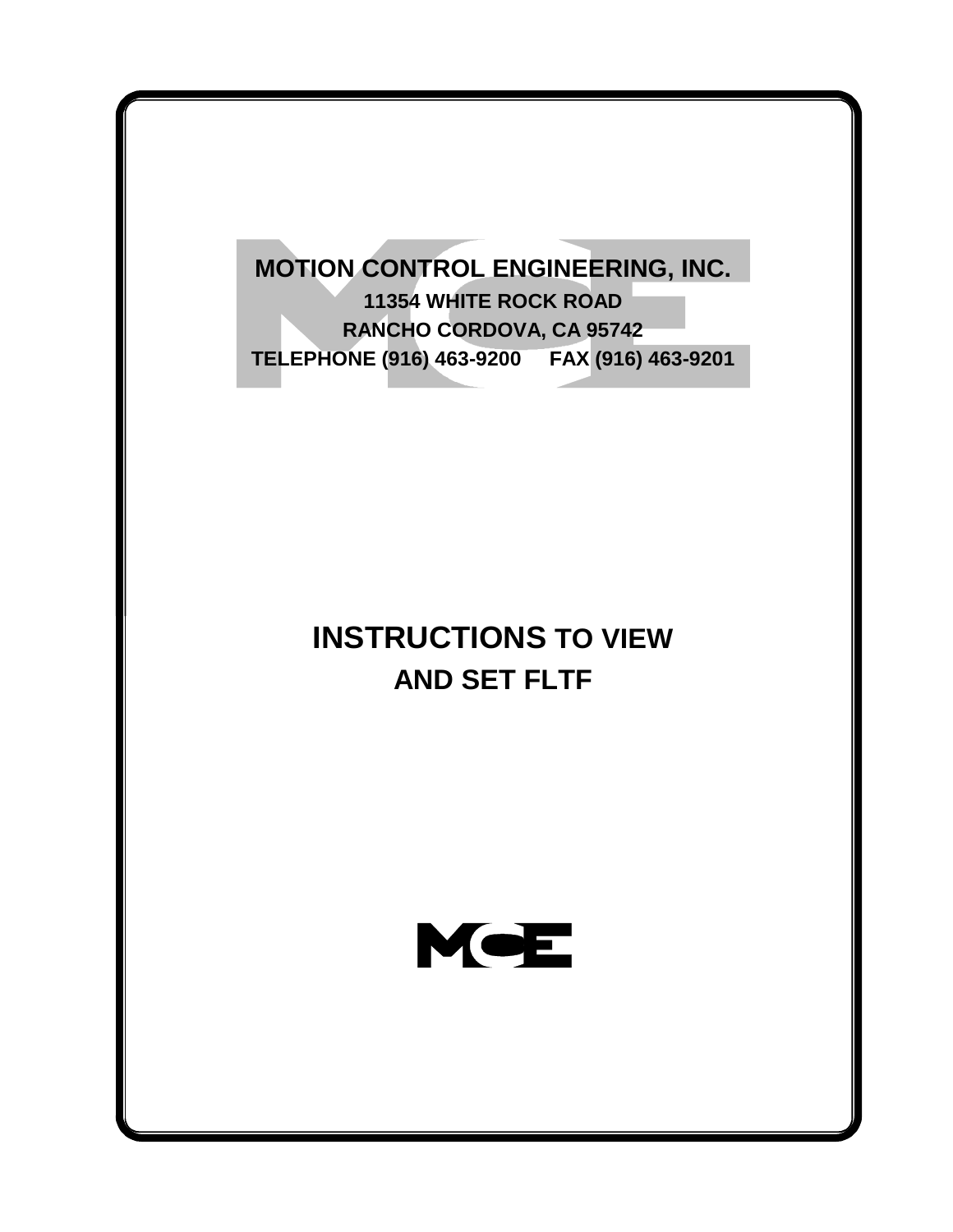## **CAR CONTROLLER MANUAL - SECTION 5 HUMAN INTERFACE**

## **5.3 SYSTEM MODE (EOD)**

The System Mode provides a level of security (if programmed) so that an unauthorized person cannot modify or change the system parameters either intentionally or by mistake. To enter the System Mode, set the switches as shown.



With the F7 switch in the ON position, the alphanumeric display shows **PASSWORD**. Set the A1 - A8 switches to the password value. If no password has been programmed for this job (which is normally the case), set A1 - A8 to OFF (down).



Press the **S** pushbutton for ½ second. The alphanumeric display changes to **SYSTEM**. While in System Mode, the group of eight vertical status LEDs scan from bottom to top indicating that System Mode is active. If no function switch is moved or pushbutton is pressed for a period of two minutes, the computer will automatically exit from System Mode and go into the Normal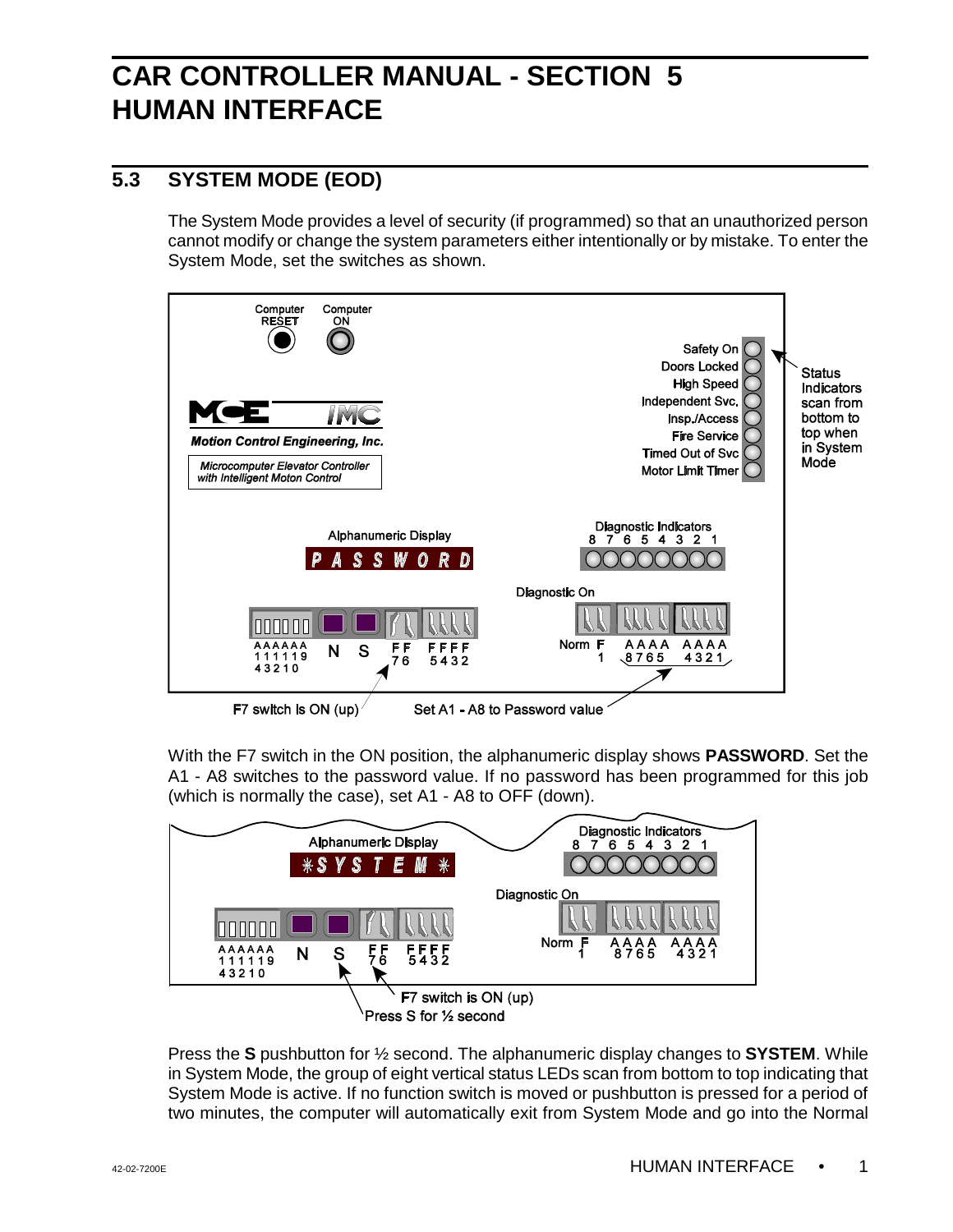Mode of operation. Placing the F7 switch in the OFF (down) position also causes the EOD to exit the System Mode.

In System Mode, the Function Keys are used to access and set the following system parameters:

- F1 Communication Port Settings (see Section 5.3.1)
- F2 Internal use only
- F3 Security Codes (see Section 5.3.2)
- F4 Hoistway Learn Operation (see Section 5.3.3)
- F5 MSK: Master Software Key (Simplex only) (see Section 5.3.4)<br>F6 Software Options adiustable control variables (see Section 5.
- F6 Software Options adjustable control variables (see Section 5.3.5)<br>F7 Turns System Mode ON and OFF
- Turns System Mode ON and OFF
- ` Diagnostic On/Norm Load Weigher Learn Operation (see Section 5.3.6)

## **5.3.5 SETTING THE SOFTWARE OPTIONS - ADJUSTABLE CONTROL VARIABLES**

Table 5.9 provides a listing of the software options - adjustable control variables. Not all of the options are available on all controllers. To view or set the adjustable control variables, log into System Mode as described at the beginning of Section 5.3 and place the F6 switch in the ON (up) position.

The first available variable will be shown on the display. Press the **S** pushbutton to change the setting. Press the **N** pushbutton to scroll to the next available variable. Table 5.9 lists the variables in alphabetic order, not in the order in which they are displayed on the controller.

| <b>VARIABL</b><br>Е | <b>NAME</b>                                     | <b>DEFINITION</b>                                                                                                                                                                                                                                                                                                                                         |
|---------------------|-------------------------------------------------|-----------------------------------------------------------------------------------------------------------------------------------------------------------------------------------------------------------------------------------------------------------------------------------------------------------------------------------------------------------|
| <b>AFR</b>          | Alternate Fire Floor Recall                     | Determines the designated recall floor for alternate Fire Service Operation.                                                                                                                                                                                                                                                                              |
| AFR <sub>2</sub>    | Second Alternate Fire<br><b>Floor Recall</b>    | Determines the designated recall floor for the second alternate Fire Service operation<br>(Detroit Fire code).                                                                                                                                                                                                                                            |
| <b>AGNG</b>         | Alternate Gong Option                           | Causes an arrival lantern to be illuminated whenever the car's doors are open at a non-<br>lobby landing. In the absence of actual call demand, the direction selected is a reflection<br>of the car's last direction of travel. If the car is located at a terminal landing, the<br>appropriate lantern will be illuminated.                             |
| APP1                | Alternate Primary (lower)<br>Parking Floor      | When ON, the car will no longer park at the original parking floor (PPF). Instead the car<br>will park at the first alternate parking floor specified by the landing stored in this variable.                                                                                                                                                             |
| APP <sub>2</sub>    | Alternate Primary (lower)<br>Parking Floor #2   | When ON, the car will no longer park at the original parking floor (PPF). Instead the car<br>will park at the second alternate parking floor specified by the landing stored in this<br>variable.                                                                                                                                                         |
| <b>CCBC</b>         | Cancel Car Call Behind<br>Car Option            | If ON, and if the car has a direction arrow (SUA/SDA), no car calls can be registered<br>behind the car's current position. For example, if a car is at the fifth floor, moving down,<br>then no car calls can be registered for any floors above the fifth floor.                                                                                        |
| <b>CSAR</b>         | <b>CSA Redundancy Check</b><br>Option           | When ON, CSA redundancy checking logic is invoked. When OFF, the LSR, CNP and<br>UDF inputs are ignored, and CSA redundancy checking logic is not performed.                                                                                                                                                                                              |
| <b>DDOP</b>         | Double Ding on Down<br>Option                   | When ON, the gong output dings twice for down direction travel and once for up direction<br>travel. If OFF, the gong output will only ding once for both up and down direction of travel.                                                                                                                                                                 |
| <b>DDPO</b>         | <b>Door Lock Direction</b><br>Preference Option | Causes the car to hold its direction preference until the doors are closed. When OFF, the<br>car will be allowed to change direction preference with the doors open (when the hall call<br>door time elapses).                                                                                                                                            |
| <b>DGNG</b>         | Door Lock Gong Option                           | Determines when the arrival gong outputs are activated. The arrival gong outputs are<br>activated after the doors begin to open. When OFF, the arrival gong outputs are activated<br>when the car steps into the floor. This option should be OFF when hall mounted arrival<br>fixtures are used and turned ON when car-riding arrival fixtures are used. |
| <b>FTLF</b>         | Failure to Leave the Floor                      | The value set in this option determines the maximum number of times H (High speed)<br>may pick consecutively at the same landing before the car is shutdown with an MLT fault.<br>Set this option to OFF to disable the shutdown due to this fault.                                                                                                       |

*TABLE 5.9 Software Options*